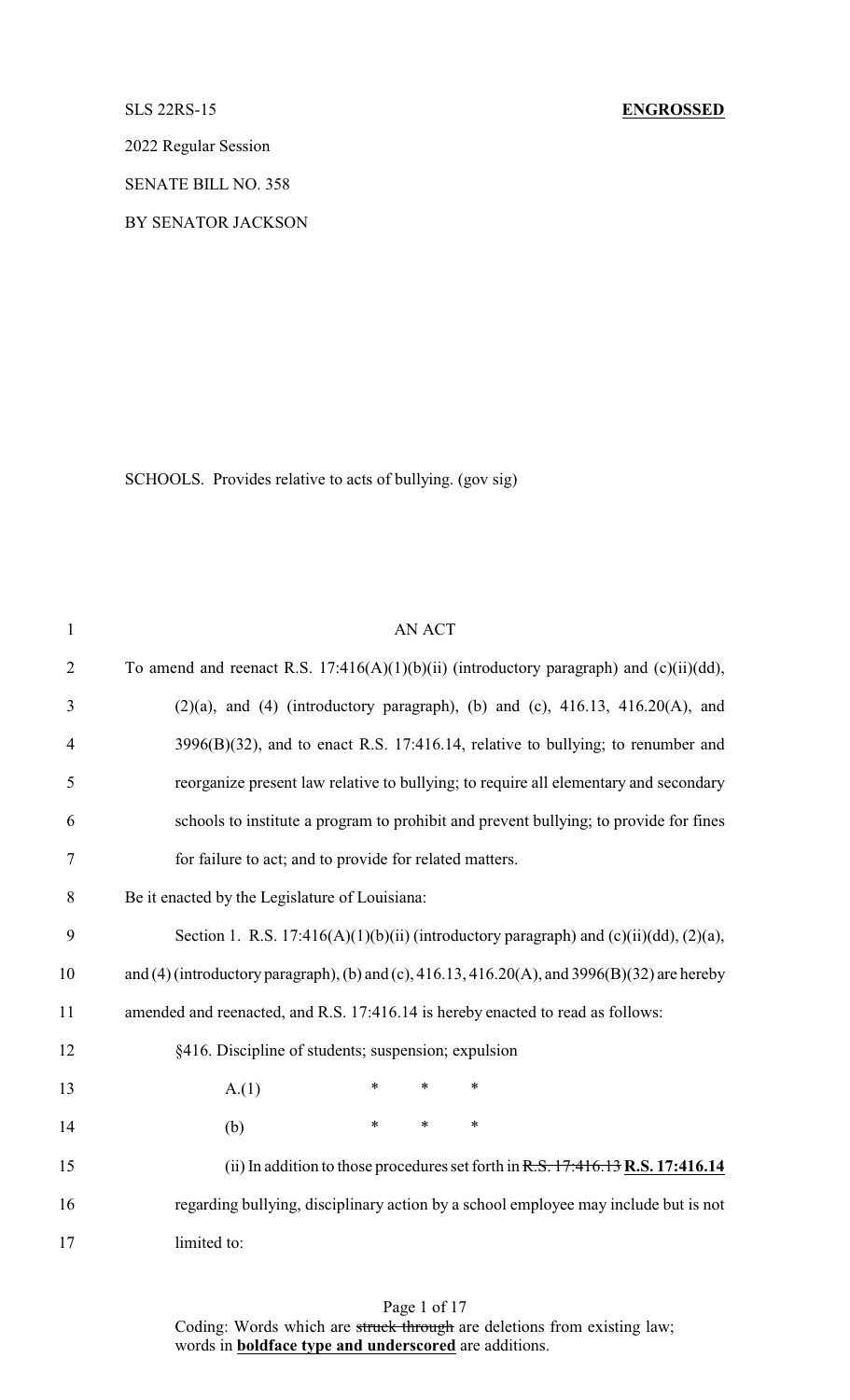| $\mathbf{1}$   | $\ast$<br>∗<br>∗                                                                          |
|----------------|-------------------------------------------------------------------------------------------|
| $\overline{2}$ | ∗<br>∗<br>∗<br>(c)                                                                        |
| 3              | $\ast$<br>∗<br>∗<br>(ii)                                                                  |
| $\overline{4}$ | (dd) The principal or designee shall follow all procedures set forth in $R.S.$            |
| 5              | 17:416.13 R.S. 17:416.14 regarding bullying.                                              |
| 6              | ∗<br>$\ast$<br>∗                                                                          |
| 7              | (2) As used in this Section:                                                              |
| 8              | (a) "Bullying" is defined in $R.S. 17:416.13 R.S. 17:416.14$ .                            |
| 9              | *<br>$\ast$<br>∗                                                                          |
| 10             | (4) The governing authority of each public elementary and secondary school                |
| 11             | shall adopt such rules and regulations as it deems necessary to implement the             |
| 12             | provisions of this Subsection and of R.S. 17:416.13 R.S. 17:416.14. Such rules and        |
| 13             | regulations shall include but not be limited to the following provisions:                 |
| 14             | $\ast$<br>∗<br>*                                                                          |
| 15             | (b) Procedures implementing the provisions of $R.S. 17:416.13 R.S. 17:416.14$             |
| 16             | regarding bullying.                                                                       |
| 17             | (c) A procedure requiring that, within a reasonable period of time, a principal           |
| 18             | shall review any such report and then act upon it as provided by this Section, or $R.S.$  |
| 19             | $17:416.13$ R.S. 17:416.14, or explain the reasons for failing to act to the local        |
| 20             | superintendent of schools or his designee and to the teacher, other school employee,      |
| 21             | student, parent, or legal guardian reporting the violation.                               |
| 22             | ∗<br>$\ast$<br>∗                                                                          |
| 23             | §416.13. Student code of conduct; requirement <del>; bullying; prohibition; notice;</del> |
| 24             | reporting; accountability                                                                 |
| 25             | A. Code of Conduct. The governing authority of each public elementary and                 |
| 26             | secondary school shall adopt a student code of conduct for the students in the schools    |
| 27             | under its jurisdiction. The code of conduct shall be in compliance with all existing      |
| 28             | rules, regulations, and policies of the school board local school governing authority     |
| 29             | and of the State Board of Elementary and Secondary Education and all state laws           |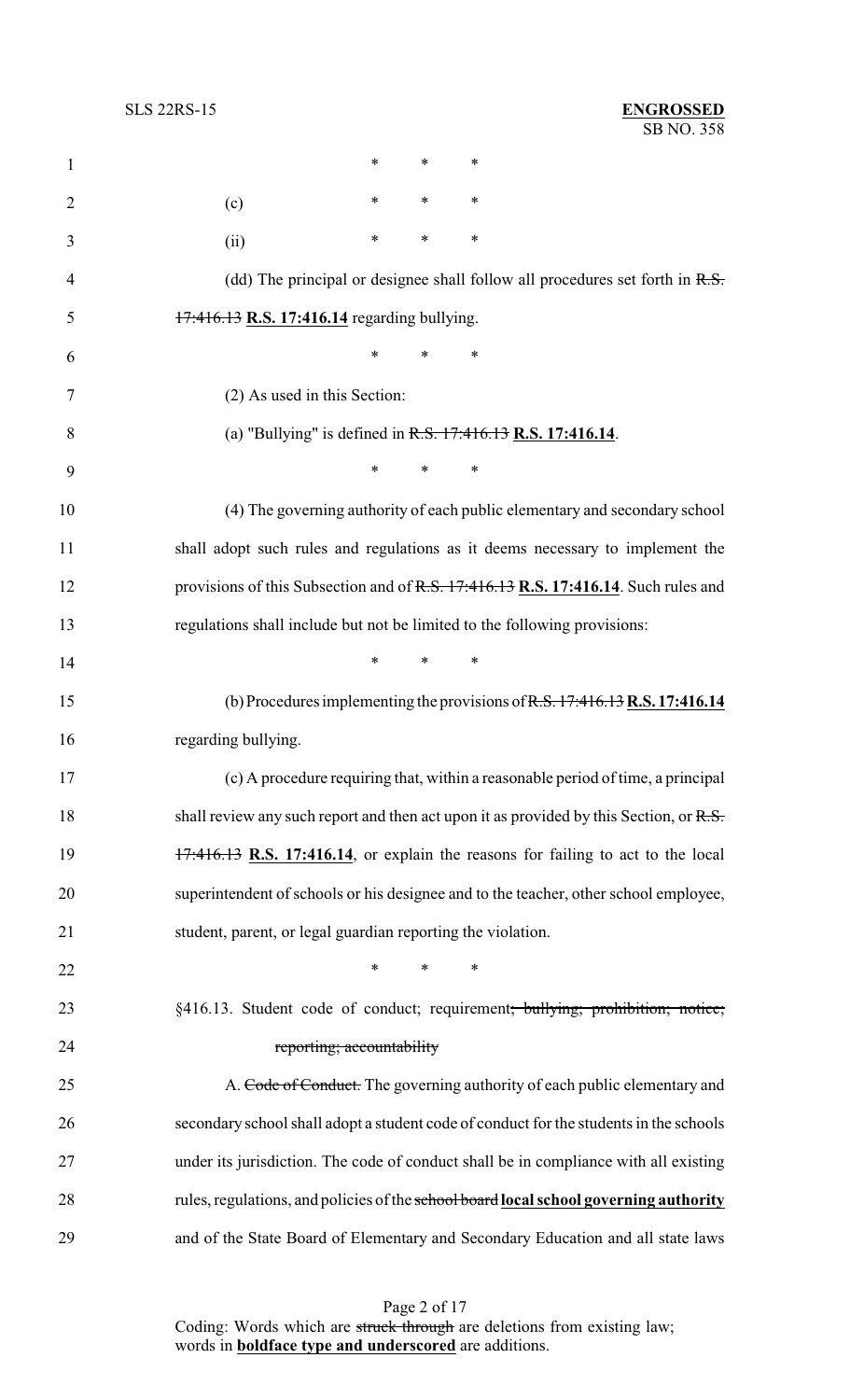| 1              | relative to student discipline and shall include any necessary disciplinary action to |
|----------------|---------------------------------------------------------------------------------------|
| $\overline{2}$ | be taken against any student who violates the code of conduct.                        |
| 3              | B. Bullying Policy. (1) The governing authority of each public elementary             |
| $\overline{4}$ | and secondary school shall adopt, and incorporate into the student code of conduct,   |
| 5              | a policy prohibiting the bullying of a student by another student, which includes the |
| 6              | definition of bullying as provided in Subsection $C$ of this Section R.S. 17:416.14.  |
| 7              | This policy must be implemented in a manner that is ongoing throughout the school     |
| 8              | year and integrated with a school's curriculum, a school's discipline policies, and   |
| 9              | other violence prevention efforts.                                                    |
| 10             | §416.14. Bullying; definition; prohibition; notice; reporting; accountability         |
| 11             | A. For the purposes of this Title, "bullying" shall mean:                             |
| 12             | (1) A pattern of any one or more of the following:                                    |
| 13             | (a) Gestures, including but not limited to obscene gestures and making                |
| 14             | faces.                                                                                |
| 15             | (b) Written, electronic, or verbal communications, including but not                  |
| 16             | limited to calling names, threatening harm, taunting, malicious teasing, or           |
| 17             | spreading untrue rumors. Electronic communication includes but is not limited         |
| 18             | to a communication or image transmitted by email, instant message, text               |
| 19             | message, blog, or social networking website through the use of a telephone,           |
| 20             | mobile phone, pager, computer, or other electronic device.                            |
| 21             | (c) Physical acts, including but not limited to hitting, kicking, pushing,            |
| 22             | tripping, choking, damaging personal property, or unauthorized use of personal        |
| 23             | property.                                                                             |
| 24             | (d) Repeatedly and purposefully shunning or excluding from activities.                |
| 25             | $(2)(a)$ Where the pattern of behavior as provided in Paragraph $(1)$ of this         |
| 26             | Subsection is exhibited toward a student, more than once, by another student          |
| 27             | or group of students and occurs, or is received by, a student while on school         |
| 28             | property, at a school-sponsored or school-related function or activity, at any        |
| 29             | designated school bus stop, in any school bus or any other school or private          |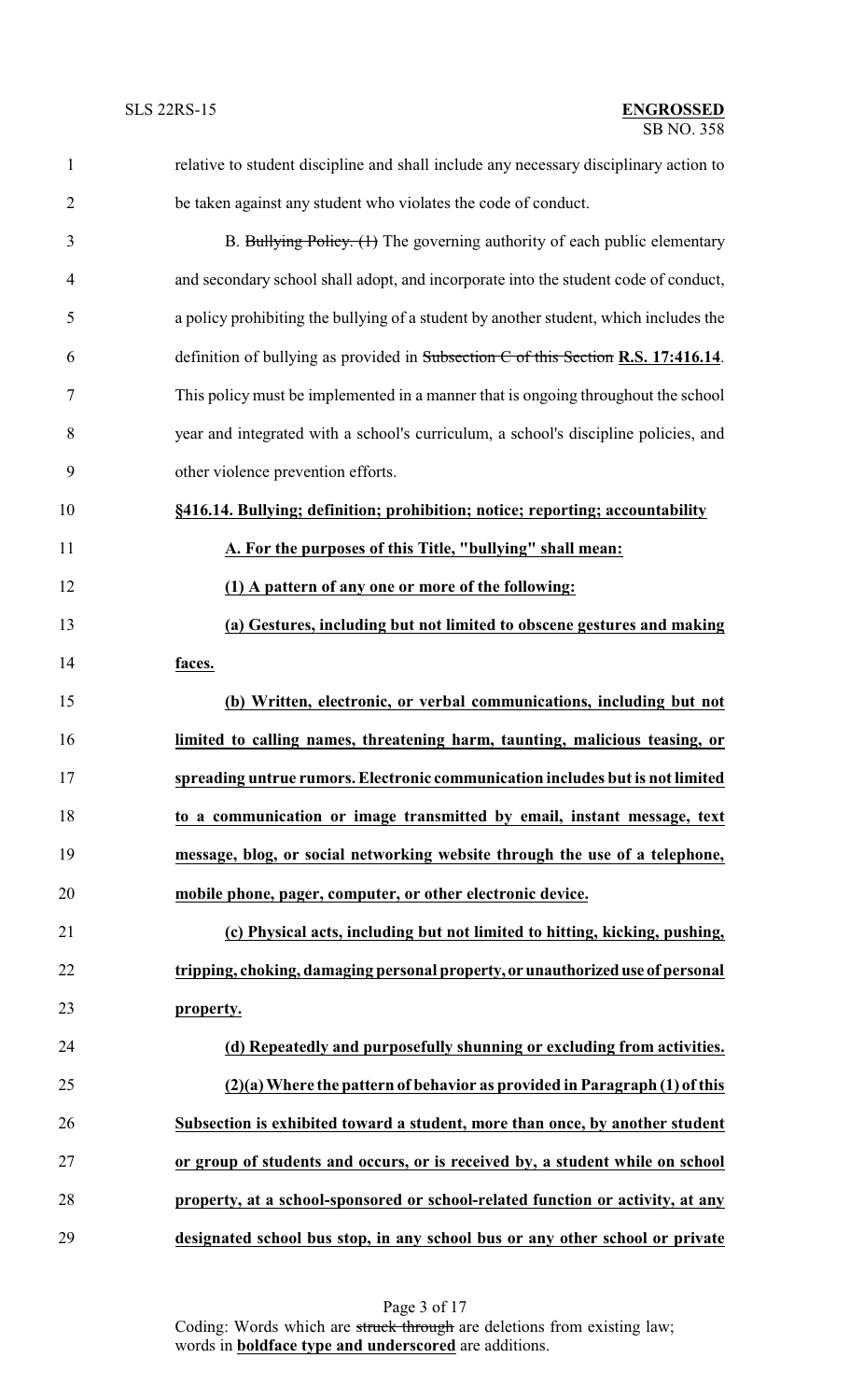| $\mathbf{1}$   | vehicle used to transport students to and from school or any school-sponsored                 |
|----------------|-----------------------------------------------------------------------------------------------|
| $\overline{2}$ | activity or event.                                                                            |
| 3              | (b) The pattern of behavior as provided in Paragraph (1) of this                              |
| 4              | Subsection must have the effect of physically harming a student, placing the                  |
| 5              | student in reasonable fear of physical harm, damaging a student's property,                   |
| 6              | placing the student in reasonable fear of damage to the student's property, or                |
| 7              | must be sufficiently severe, persistent, and pervasive enough to either create an             |
| 8              | intimidating or threatening educational environment, have the effect of                       |
| 9              | substantially interfering with a student's performance in school, or have the                 |
| 10             | effect of substantially disrupting the orderly operation of the school.                       |
| 11             | B. Each elementary and secondary school shall institute a program to                          |
| 12             | prohibit and prevent bullying. The program shall:                                             |
| 13             | (1) Define bullying as provided in Subsection A of this Section.                              |
| 14             | (2) Ensure each student, each student's parent or legal guardian, and                         |
| 15             | each school administrator, teacher, counselor, bus operator, school employee,                 |
| 16             | and volunteer is aware of his duties and responsibilities relative to preventing              |
| 17             | and stopping bullying.                                                                        |
| 18             | (3) Provide for a process for reporting and investigating alleged incidents                   |
| 19             | of bullying.                                                                                  |
| 20             | (4) Provide for appropriate discipline of a student found guilty of                           |
| 21             | bullying.                                                                                     |
| 22             | (5) Provide for appropriate remedies for a student found to have been                         |
| 23             | bullied.                                                                                      |
| 24             | (6) Provide for procedures for investigating and reporting each school                        |
| 25             | administrator, teacher, counselor, bus operator, and school employee for failure              |
| 26             | to act as provided in Subsection I of this Section.                                           |
| 27             | $\left(\frac{2}{2}\right)C$ . The governing authority of each public elementary and secondary |
| 28             | school shall:                                                                                 |
| 29             | $\frac{a(1)}{1}$ Conduct a review of the student code of conduct required by this             |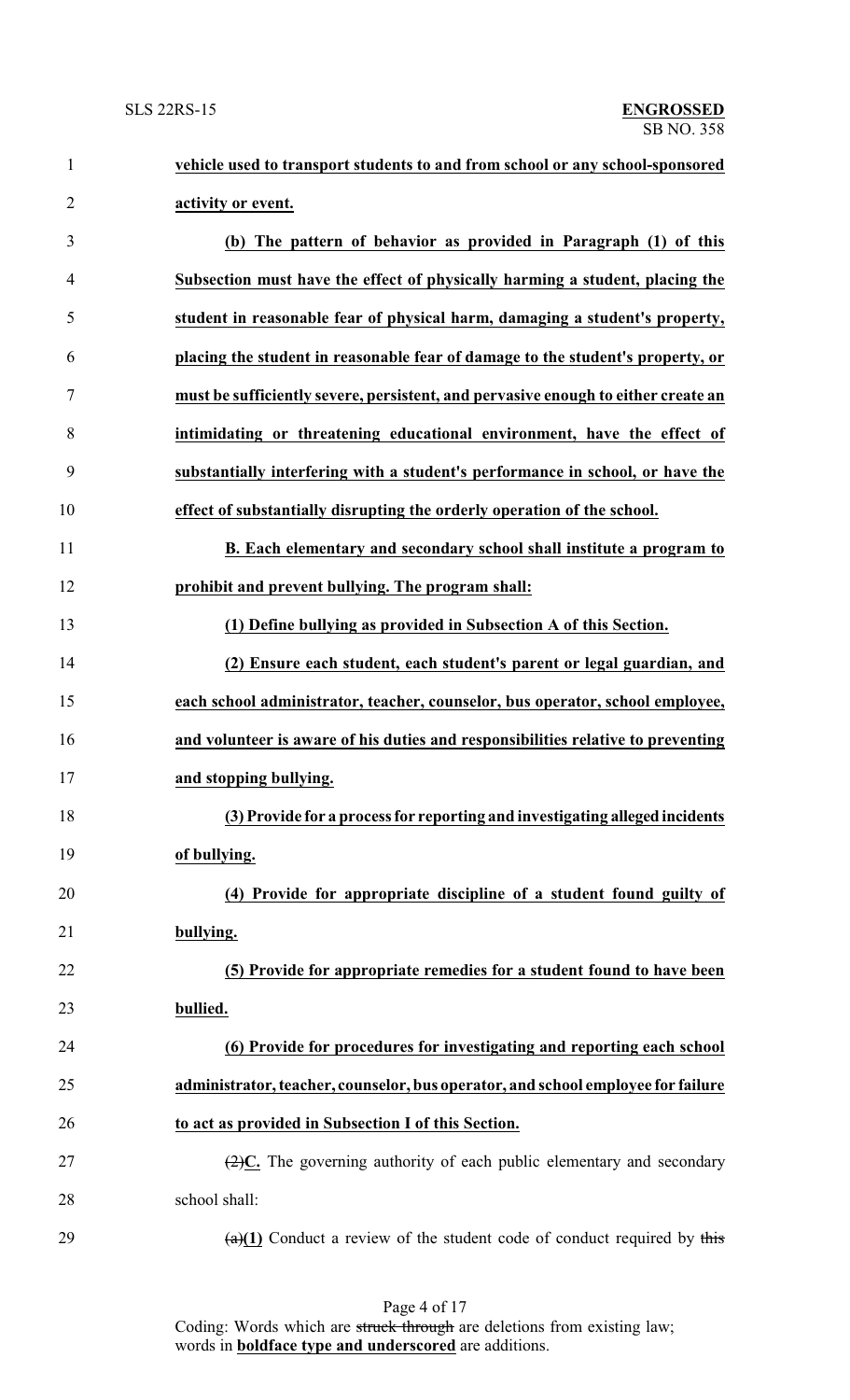| $\mathbf{1}$   | Section R.S. 17:416.13 and amend the code as may be necessary to assure that the                                   |
|----------------|--------------------------------------------------------------------------------------------------------------------|
| $\overline{2}$ | policy prohibiting the bullying of a student by another student specifically addresses                             |
| 3              | the behavior constituting bullying, the effect the behavior has on others, including                               |
| $\overline{4}$ | bystanders, and the disciplinary and criminal consequences, and includes the                                       |
| 5              | definition of bullying as provided in Subsection $\theta \mathbf{A}$ of this Section.                              |
| 6              | $\left(\frac{b}{2}\right)$ Create a program to provide a minimum of four hours of training for                     |
| 7              | new employees who have contact with students and two hours of training each year                                   |
| 8              | for all school employees who have contact with students, including bus operators,                                  |
| 9              | with respect to bullying. The training shall specifically include the following:                                   |
| 10             | $\overrightarrow{(t)}$ (a) How to recognize the behaviors defined as bullying in Subsection $\overrightarrow{C}$ A |
| 11             | of this Section.                                                                                                   |
| 12             | (ii)(b) How to identify students at each grade level in the employee's school                                      |
| 13             | who are most likely to become victims of bullying, while not excluding any student                                 |
| 14             | from protection from bullying.                                                                                     |
| 15             | $\overrightarrow{(\text{iii})}$ (c) How to use appropriate intervention and remediation techniques and             |
| 16             | procedures.                                                                                                        |
| 17             | $(iv)(d)$ The procedures by which incidents of bullying are to be reported to                                      |
| 18             | school officials.                                                                                                  |
| 19             | $\overline{(v)(e)}$ Information on suicide prevention, including the relationship between                          |
| 20             | suicide risk factors and bullying. This content shall be based on information                                      |
| 21             | supported by peer-reviewed research conducted in compliance with accepted                                          |
| 22             | scientific methods and recognized as accurate by leading professional organizations                                |
| 23             | and agencies with relevant experience.                                                                             |
| 24             | C. Definition of Bullying. "Bullying" means:                                                                       |
| 25             | $(1)$ A pattern of any one or more of the following:                                                               |
| 26             | (a) Gestures, including but not limited to obscene gestures and making faces.                                      |
| 27             | (b) Written, electronic, or verbal communications, including but not limited                                       |
| 28             | to calling names, threatening harm, taunting, malicious teasing, or spreading untrue                               |
| 29             | rumors. Electronic communication includes but is not limited to a communication                                    |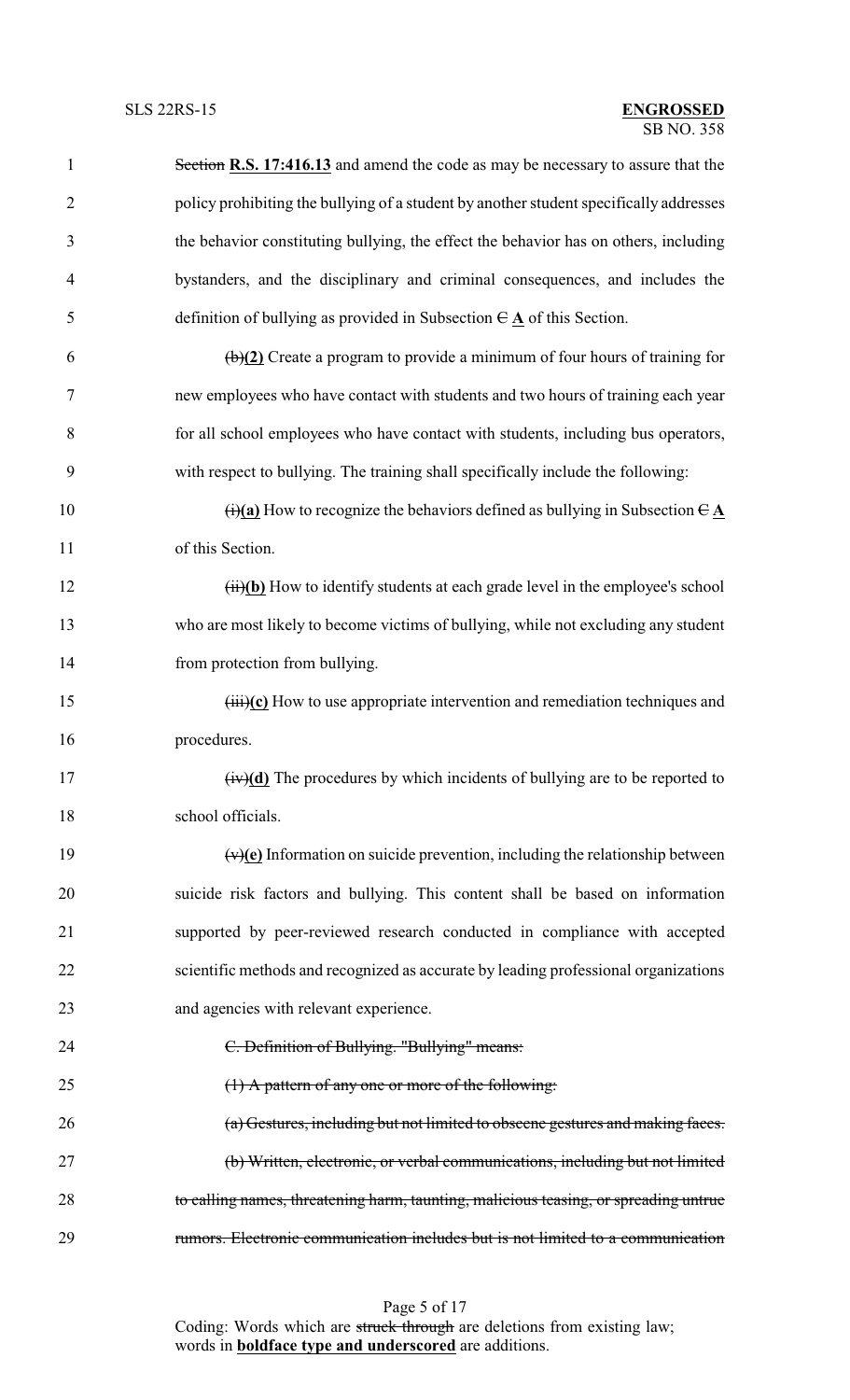| $\mathbf{1}$ | or image transmitted by email, instant message, text message, blog, or social           |
|--------------|-----------------------------------------------------------------------------------------|
| 2            | networking website through the use of a telephone, mobile phone, pager, computer,       |
| 3            | or other electronic device.                                                             |
| 4            | (c) Physical acts, including but not limited to hitting, kicking, pushing,              |
| 5            | tripping, choking, damaging personal property, or unauthorized use of personal          |
| 6            | property.                                                                               |
| 7            | (d) Repeatedly and purposefully shunning or excluding from activities.                  |
| 8            | $(2)(a)$ Where the pattern of behavior as provided in Paragraph $(1)$ of this           |
| 9            | Subsection is exhibited toward a student, more than once, by another student or         |
| 10           | group of students and occurs, or is received by, a student while on school property,    |
| 11           | at a school-sponsored or school-related function or activity, in any school bus or van, |
| 12           | at any designated school bus stop, in any other school or private vehicle used to       |
| 13           | transport students to and from schools, or any school-sponsored activity or event.      |
| 14           | (b) The pattern of behavior as provided in Paragraph (1) of this Subsection             |
| 15           | must have the effect of physically harming a student, placing the student in            |
| 16           | reasonable fear of physical harm, damaging a student's property, placing the student    |
| 17           | in reasonable fear of damage to the student's property, or must be sufficiently severe, |
| 18           | persistent, and pervasive enough to either create an intimidating or threatening        |
| 19           | educational environment, have the effect of substantially interfering with a student's  |
| 20           | performance in school, or have the effect of substantially disrupting the orderly       |
| 21           | operation of the school.                                                                |
| 22           | D. The State Board of Elementary and Secondary Education, in collaboration              |
| 23           | with the state Department of Education, shall develop and adopt rules and               |
| 24           | regulations to implement the provisions of this Section relative to the procedures and  |
| 25           | processes to be used to report and investigate bullying and which shall include but     |
| 26           | not be limited to:                                                                      |
|              |                                                                                         |

27 (1) Notice to Students and Parents. The governing authority of each public 28 elementary and secondary school shall inform each student, orally and in writing at 29 the orientation required under R.S. 17:416.20, of the prohibition against bullying of

Page 6 of 17 Coding: Words which are struck through are deletions from existing law; words in **boldface type and underscored** are additions.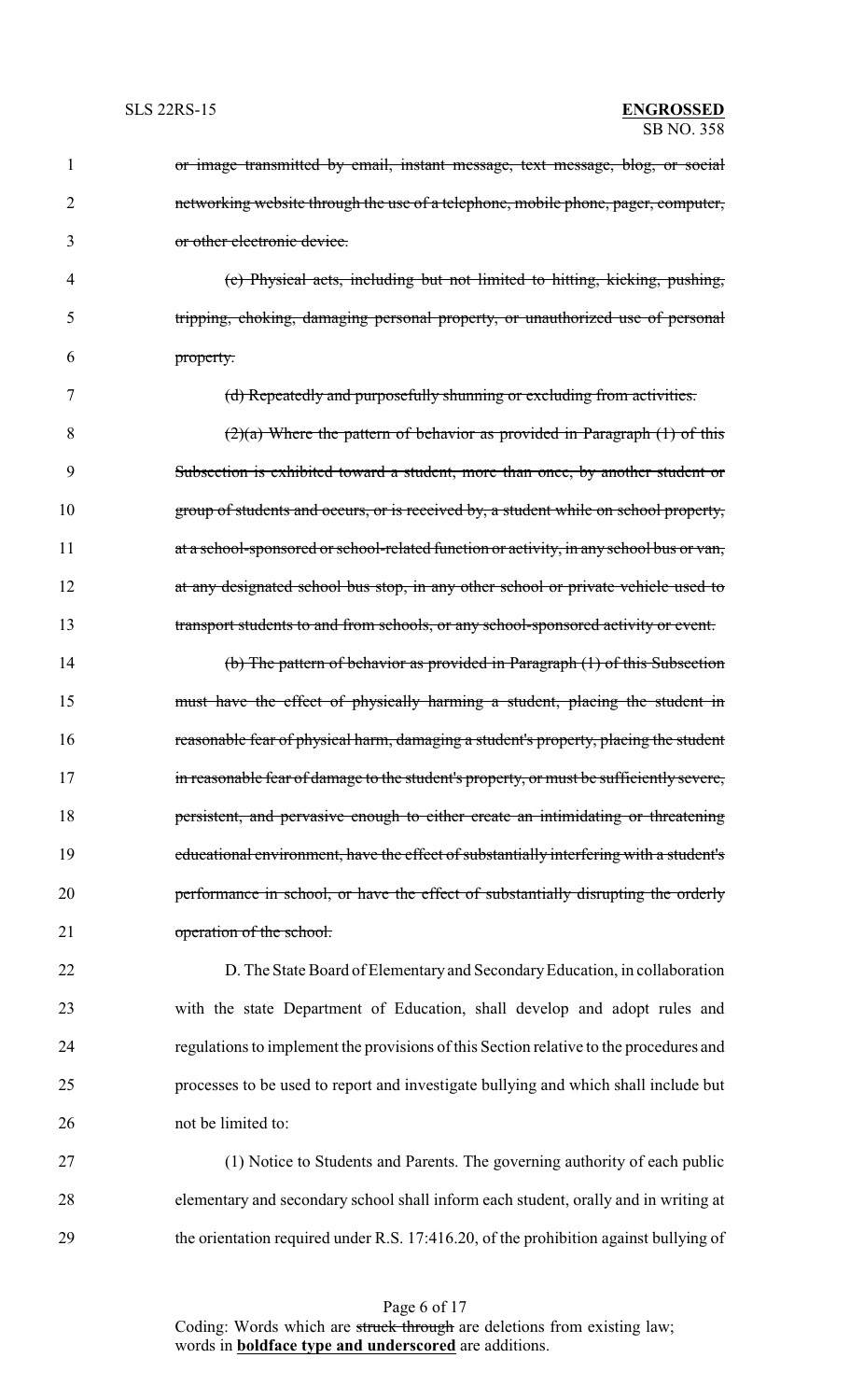a student by another student, the nature and consequences of such actions, including the potential criminal consequences and loss of driver's license as provided in R.S. 17:416.1, and the proper process and procedure for reporting any incidents involving such prohibited actions. A copy of the written notice shall also be delivered to each student's parent or legal guardian.

 (2) Reporting. (a) The governing authority of each public elementary and secondary school shall develop a procedure for the reporting of incidents of bullying. This shall include a form for the purposes of bullying reports. The form shall include an affirmation of truth of statement. Any bullying report submitted regardless of recipient shall use this form, but additional information may be provided. The form shall be available on the Department of Education's website **and the website of each public elementary and secondary school**.

 (b) Students and parents. Any student who believes that he has been, or is currently, the victim of bullying, or any student, or any parent or **legal** guardian, who witnesses bullying or has good reason to believe bullying is taking place, may report the situation to a school official. A student, or parent or **legal** guardian, may also report concerns regarding bullying to a teacher, counselor, other school employee, or to any parent chaperoning or **chaperone** supervising a school function or activity. Any report of bullying shall remain confidential.

 (c) School personnel. Any teacher, counselor, bus operator, or other school employee, whether full- or part-time, and any parent chaperoning or **chaperone** supervising a school function or activity, who witnesses bullying or who learns of 23 bullying from a student pursuant to Subparagraph (b) of this Paragraph, shall report the incident to a school official. A verbal report shall be submitted by the school employee or the parent on the same day as the employee or parent witnessed or 26 otherwise learned of the bullying incident, and a written report shall be filed no later 27 than two days thereafter.

 (d) Retaliation. Retaliation against any person who reports bullying in good faith, who is thought to have reported bullying, who files a complaint, or who

Page 7 of 17 Coding: Words which are struck through are deletions from existing law; words in **boldface type and underscored** are additions.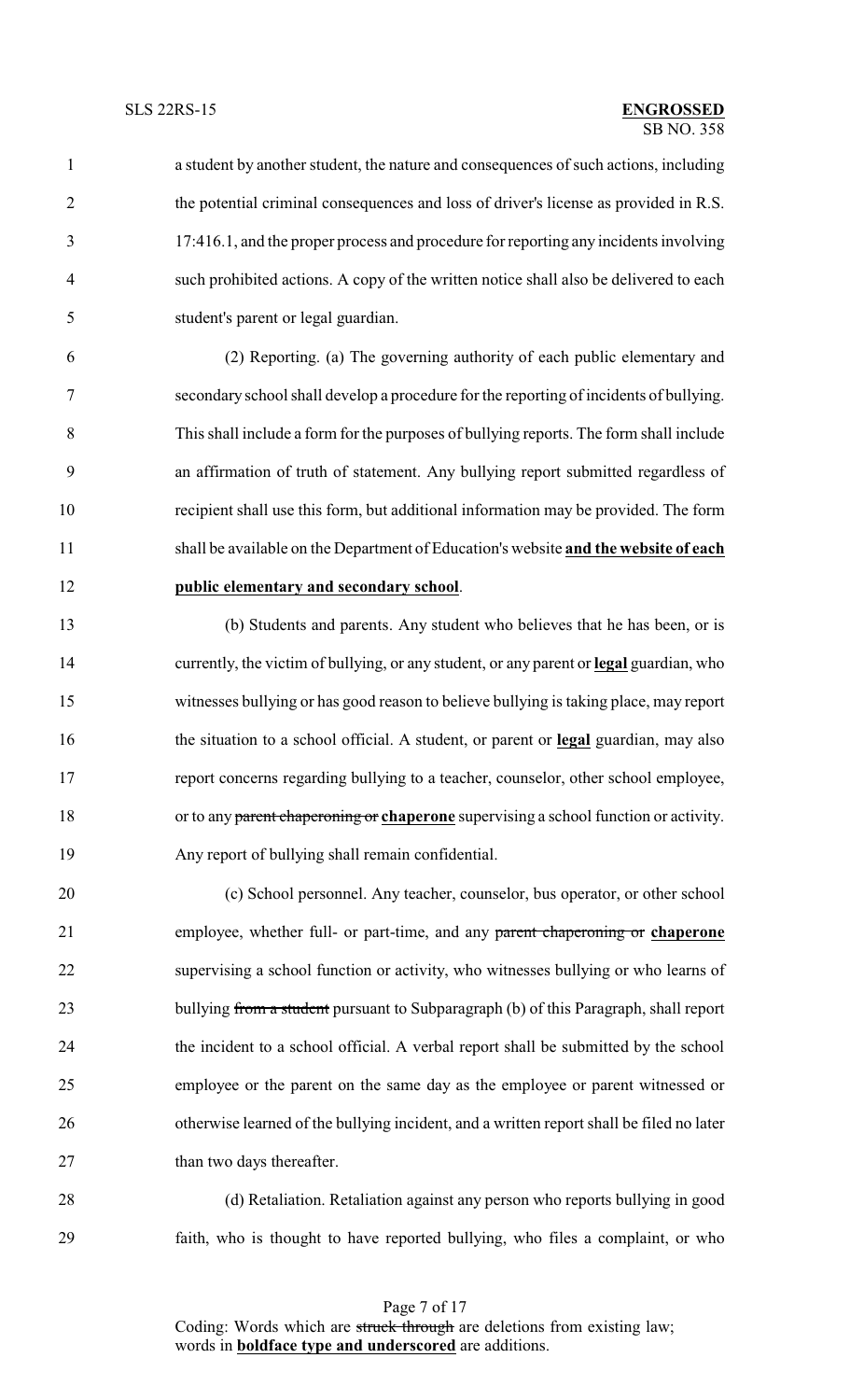| $\mathbf{1}$   | otherwise participates in an investigation or inquiry concerning allegations of              |
|----------------|----------------------------------------------------------------------------------------------|
| $\overline{2}$ | bullying is prohibited conduct and subject to discipline. School and district resources      |
| 3              | shall not be used to prohibit or dissuade any person who meets the specifications of         |
| 4              | this Subparagraph.                                                                           |
| 5              | (e) False Reports. Intentionally making false reports about bullying to school               |
| 6              | officials is prohibited conduct and will result in the appropriate disciplinary measures     |
| 7              | as determined by the governing authority of the school in accordance with the rules          |
| 8              | and regulations of the State Board of Elementary and Secondary Education.                    |
| 9              | (3) Investigation Procedure. The State Board of Elementary and Secondary                     |
| 10             | Education shall develop and adopt a procedure for the investigation of reports of            |
| 11             | bullying of a student by another student. The procedure shall include the following:         |
| 12             | (a) Scope of investigation. An investigation shall include an interview of the               |
| 13             | reporter, the <b>alleged</b> victim, the alleged bully, and any witnesses, and shall include |
| 14             | obtaining copies or photographs of any audio-visual evidence.                                |
| 15             | (b) Timing. The school shall begin an investigation of any complaint that is                 |
| 16             | properly reported and that alleges conduct prohibited in this Section the next               |
| 17             | business day during which school is in session after the report is received by the           |
| 18             | school official. The investigation shall be completed not later than ten school days         |
| 19             | after the date the written report of the incident is submitted to the appropriate school     |
| 20             | official. If additional information is received after the end of the ten-day period, the     |
| 21             | school principal or his designee shall amend all documents and reports required by           |
| 22             | this Section to reflect such information.                                                    |
| 23             | (c) Appeal. (i) If the school official does not take timely and effective action             |
| 24             | pursuant to this Section, the student, parent or legal guardian, or school employee          |
| 25             | may report the bullying incident to the city, parish, or other local school board or         |
| 26             | local school governing authority. The school board or school governing authority             |
| 27             | shall begin an investigation of any complaint that is properly reported and that             |
| 28             | alleges conduct prohibited in this Section the next business day during which school         |

is in session after the report is received by a school board or **the** governing authority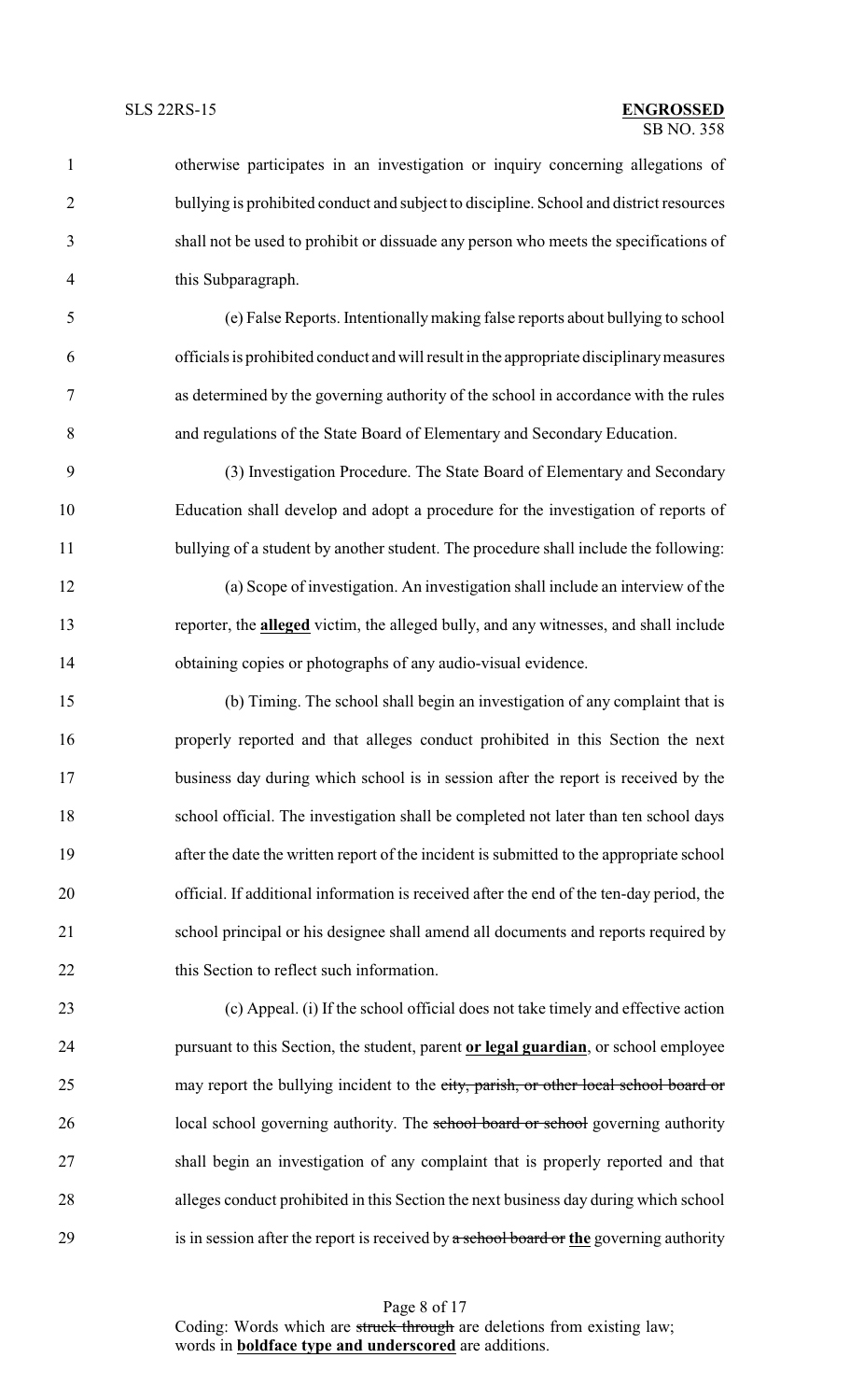official. (ii) If the school board **local school governing authority** does not take timely and effective action, the student, parent **or legal guardian**, or other school employee may report the bullying incident to the state Department of Education. The department shall track the number of reports, shall notify in writing the superintendent and the president of the school's governing authority, and shall publish the number of reports by school district or governing authority on its website. The department shall provide both the number of actual reports received and the number of reports received by affected student. (iii) For the purposes of this Section, a report means a written document that meets the requirements of Subparagraph (2)(a) of this Subsection. (d) Parental Notification. (i) Upon receiving a report of bullying, the school official shall notify the student's parent or legal guardian **of each involved student** according to the definition of notice created by the state Department of Education. (ii) Under no circumstances shall the delivery of the notice to the parent or legal guardian, which is required by this Subsection, be the responsibility of an involved student. Delivery of the notice by an involved student shall not constitute notice as is required pursuant to this Subsection. (iii) Before any student under the age of eighteen is interviewed, his parent or legal guardian shall be notified by the school official of the allegations made and shall have the opportunity to attend any interviews with his child conducted as part of the investigation. If, after three attempts in a forty-eight-hour period, the parents or legal guardians of a student cannot be reached or do not respond, the student may be interviewed. (iv) The State Board of Elementary and Secondary Education, in collaboration with the state Department of Education, shall develop a procedure for meetings with the parent or legal guardian of the **alleged** victim and the parent or legal guardian of the alleged perpetrator. This procedure shall include: (aa) Separate meetings with the parents or legal guardians of the **alleged**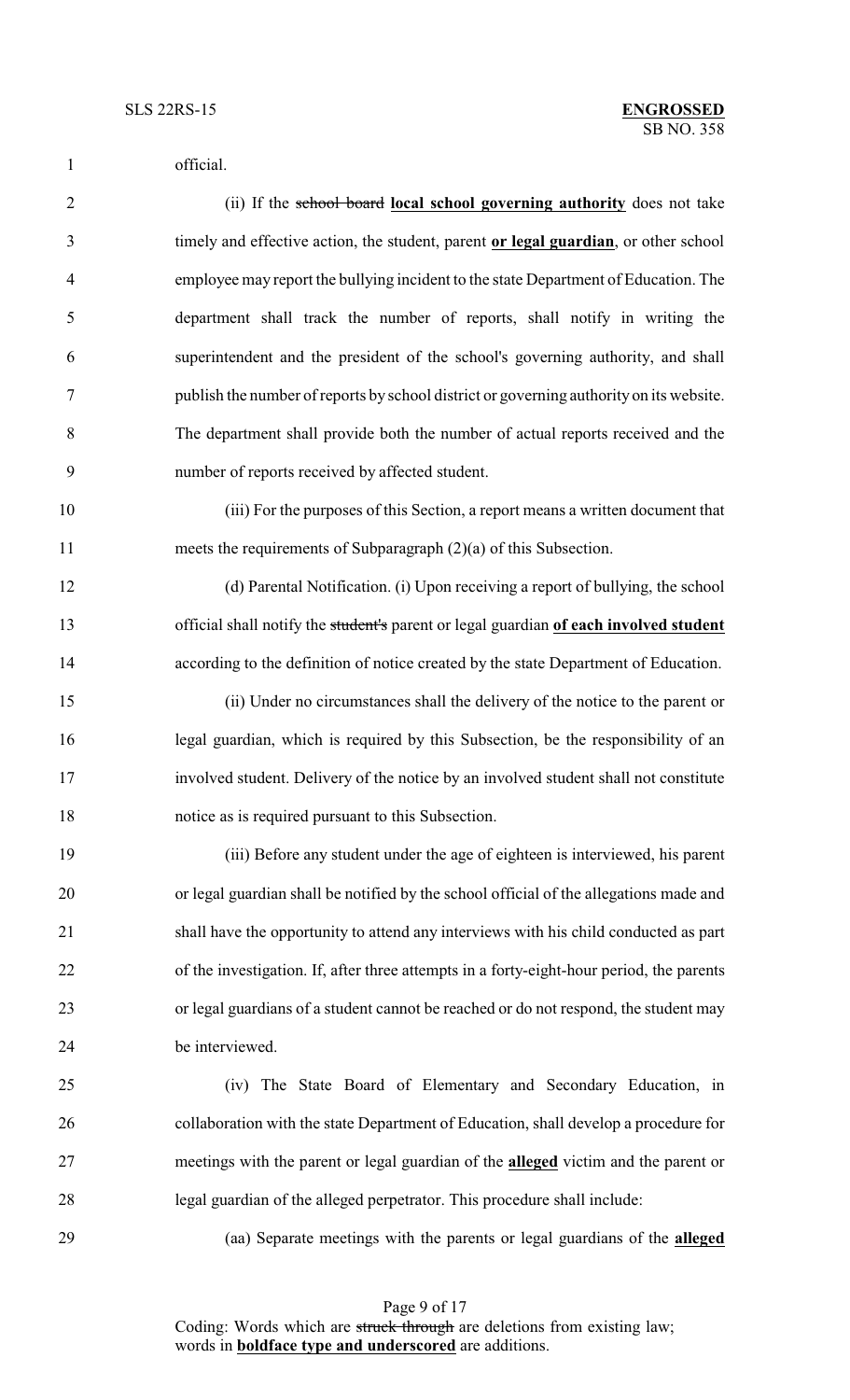| $\mathbf{1}$   | victim and the parents or legal guardians of the alleged perpetrator.                                   |
|----------------|---------------------------------------------------------------------------------------------------------|
| $\overline{2}$ | (bb) Notification of parents or legal guardians of the <b>alleged</b> victim and of                     |
| 3              | the alleged perpetrator of the available potential consequences, penalties, and                         |
| $\overline{4}$ | counseling options.                                                                                     |
| 5              | (cc) In any case where a teacher, principal, or other school employee is                                |
| 6              | authorized in this Section to require the parent or legal guardian of a student who is                  |
| $\tau$         | under the age of eighteen and not judicially emancipated or emancipated by marriage                     |
| 8              | to attend a conference or meeting regarding the student's behavior and, after notice,                   |
| 9              | the parent <del>, tutor,</del> or legal guardian willfully refuses to attend, that the principal or his |
| 10             | designee shall file a complaint with a court exercising juvenile jurisdiction, pursuant                 |
| 11             | to Children's Code Article 730(8) and 731. The principal may file a complaint                           |
| 12             | pursuant to Children's Code Article 730(1) or any other applicable ground when, in                      |
| 13             | his judgment, doing so is in the best interests of the student.                                         |
| 14             | (e) Disciplinary Action. If the school has received a report of bullying, has                           |
| 15             | determined that an act of bullying has occurred, and after meeting with the parent or                   |
| 16             | legal guardian of the students involved, the school official shall:                                     |
| 17             | (i) Take prompt and appropriate disciplinary action, pursuant to R.S. $17:416$                          |
| 18             | and 416.1, against the student that the school official determines has engaged in                       |
| 19             | conduct which constitutes bullying, if appropriate.                                                     |
| 20             | (ii) Report criminal conduct to law enforcement, if appropriate.                                        |
| 21             | (f) Parental Relief. (i) If a parent, legal guardian, teacher, or other school                          |
| 22             | official has made four or more reports of separate instances of bullying, as provided                   |
| 23             | in Paragraph $(2)$ of this Subsection, and no investigation pursuant to Paragraph $(3)$                 |
| 24             | of this Subsection has occurred, the parent or legal guardian with responsibility for                   |
| 25             | decisions regarding the education of the <b>alleged</b> victim about whom the report or                 |
| 26             | reports have been made may exercise an option to have the student enroll in or attend                   |
| 27             | another school operated by the governing authority of the public elementary or                          |
| 28             | secondary school in which the student was enrolled on the dates when at least three                     |
| 29             | of the reports were submitted.                                                                          |

Page 10 of 17 Coding: Words which are struck through are deletions from existing law; words in **boldface type and underscored** are additions.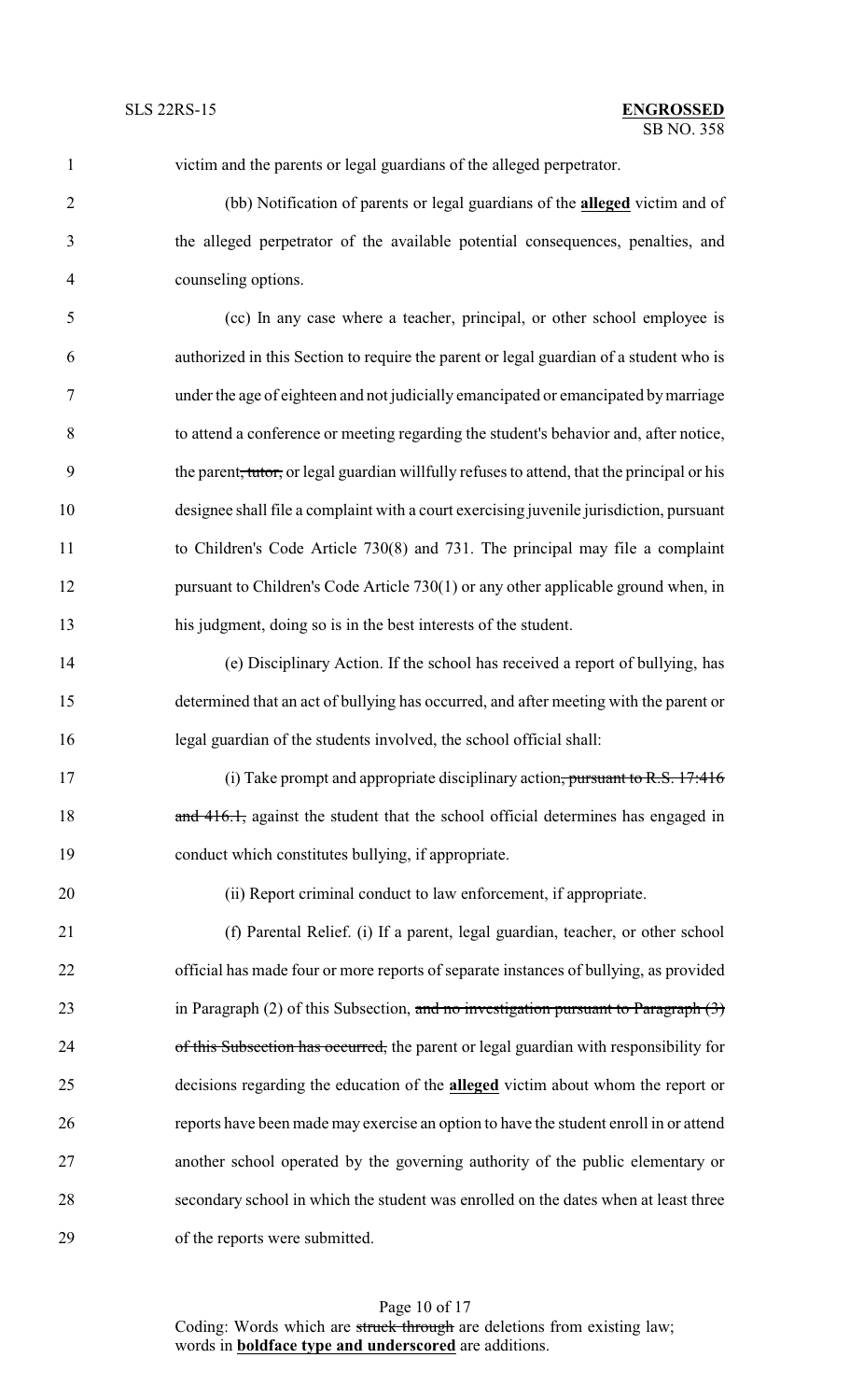| $\mathbf{1}$   | (ii) The parent or legal guardian shall file a request with the local school                   |
|----------------|------------------------------------------------------------------------------------------------|
| $\overline{2}$ | superintendent for the transfer of the student to another school under the governing           |
| 3              | authority's jurisdiction.                                                                      |
| $\overline{4}$ | (iii) The governing authority of the public elementary or secondary school                     |
| 5              | in which the student is enrolled shall make a seat available at another public                 |
| 6              | elementary or secondary school under its jurisdiction within ten school days of the            |
| 7              | parent or legal guardian's request for a transfer. If the governing authority has no           |
| 8              | other school under its jurisdiction serving the grade level of the <b>alleged</b> victim,      |
| 9              | within fifteen school days of receiving the request, the superintendent or director of         |
| 10             | the governing authority shall:                                                                 |
| 11             | (aa) Inform the student and his parent or legal guardian and facilitate the                    |
| 12             | student's enrollment in a statewide virtual school.                                            |
| 13             | (bb) Offer the student a placement in a full-time virtual program or virtual                   |
| 14             | school under the jurisdiction of the school's governing authority.                             |
| 15             | (cc) Enter into a memorandum of understanding with the superintendent or                       |
| 16             | director of another governing authority to secure a placement and provide for the              |
| 17             | transfer of the student to a school serving the grade level of the <b>alleged</b> victim under |
| 18             | the jurisdiction of the <b>cooperating</b> governing authority, pursuant to R.S. 17:105 and    |
| 19             | 105.1.                                                                                         |
| 20             | (iv) If no seat or other placement pursuant to Item (iii) of this Subparagraph                 |
| 21             | is made available within thirty calendar days of the receipt by the local school               |
| 22             | superintendent of the request, the parent or legal guardian may request a hearing with         |
| 23             | the school's governing authority, which shall be public or private at the option of the        |
| 24             | parent or legal guardian. The school's governing authority shall grant the hearing at          |
| 25             | the next scheduled meeting or within sixty calendar days, whichever is sooner.                 |
| 26             | (v) At the end of any school year, the parent or legal guardian may make a                     |
| 27             | request to the governing authority of the school at which the student was enrolled             |
| 28             | when at least three of the reports were filed to transfer the student back to the school.      |
| 29             | The governing authority shall make a seat available at the school at which the student         |

Page 11 of 17 Coding: Words which are struck through are deletions from existing law; words in **boldface type and underscored** are additions.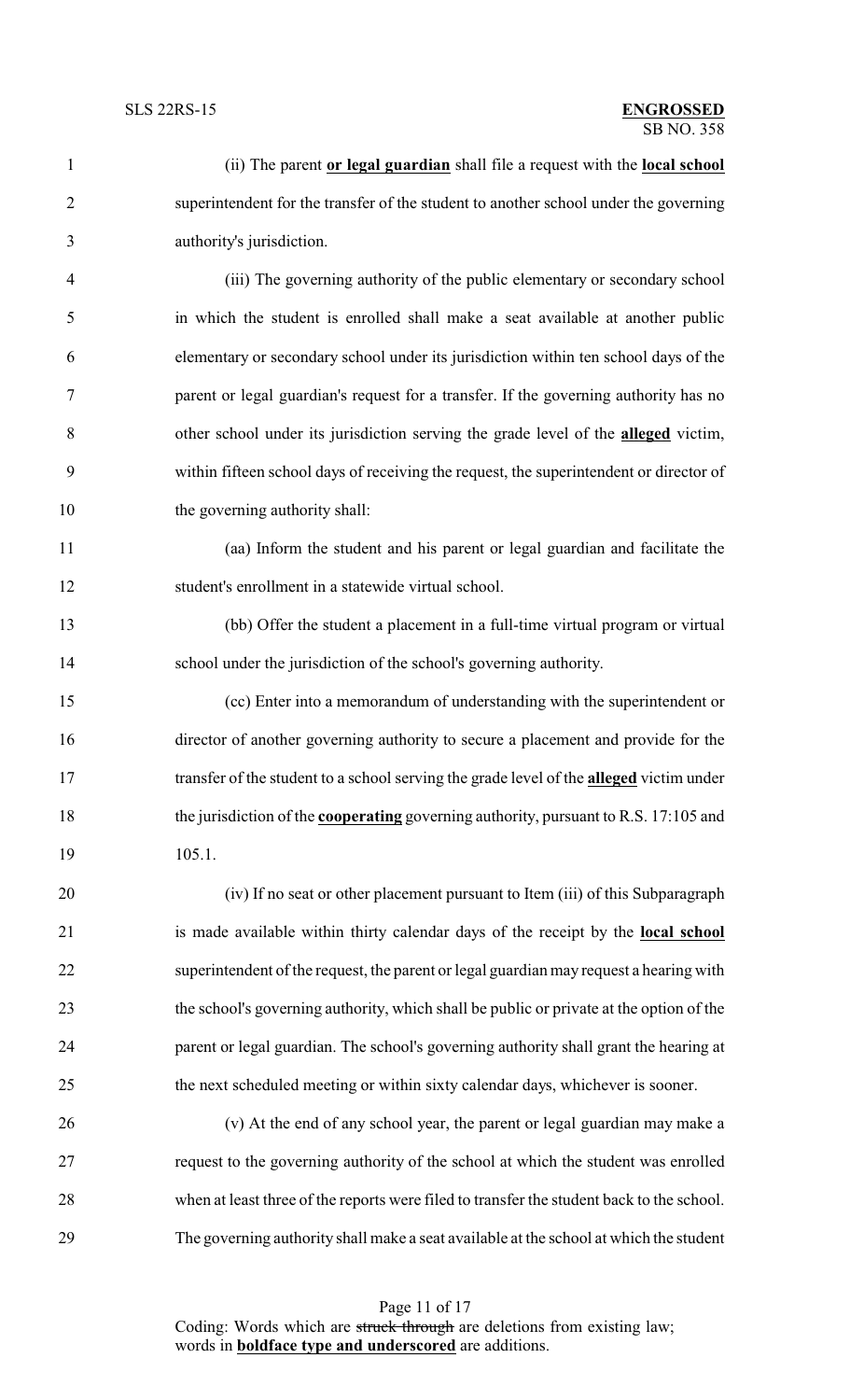was originally enrolled. No other schools shall qualify for transfer under this Subparagraph.

 (g) Documentation. (i) The state Department of Education shall develop a behavior incidence checklist that the governing authority of each public elementary and secondary school shall use to document the details of each reported incident of bullying.

 (ii) The governing authority of each public elementary and secondary school shall report all such documented incidences of bullying to the state Department of Education as prescribed in rules adopted by the State Board of Elementary and Secondary Education in accordance with the Administrative Procedure Act and documented incidents in reports received by the local superintendent of schools pursuant to R.S. 17:415.

 (iii) After the investigation and meeting with the parents **or legal guardians** 14 **of each involved student**, pursuant to this Section, a school<del>, local school board or</del> other **or** local school governing authority shall:

 (aa) Compose a written document containing the findings of the investigation, including input from the **involved** students' parents or legal guardian, and the decision by the school or school system official. The document shall be placed in the school records of both students **each involved student**.

 (bb) Promptly notify the complainant of the findings of the investigation and 21 that remedial action has been taken, if such release of information does not violate 22 the law.

 (cc) Keep complaints and investigative reports confidential, except as provided in this Section and where disclosure is required to be made pursuant to 20 U.S.C. 1232g or by other applicable federal laws, rules, or regulations or by state law.

 (dd) Maintain complaints and investigative reports for three years in the event 28 that disclosure is warranted by law enforcement officials.

(ee) As applicable, provide a copy of anyreports and investigative documents

Coding: Words which are struck through are deletions from existing law; words in **boldface type and underscored** are additions.

### Page 12 of 17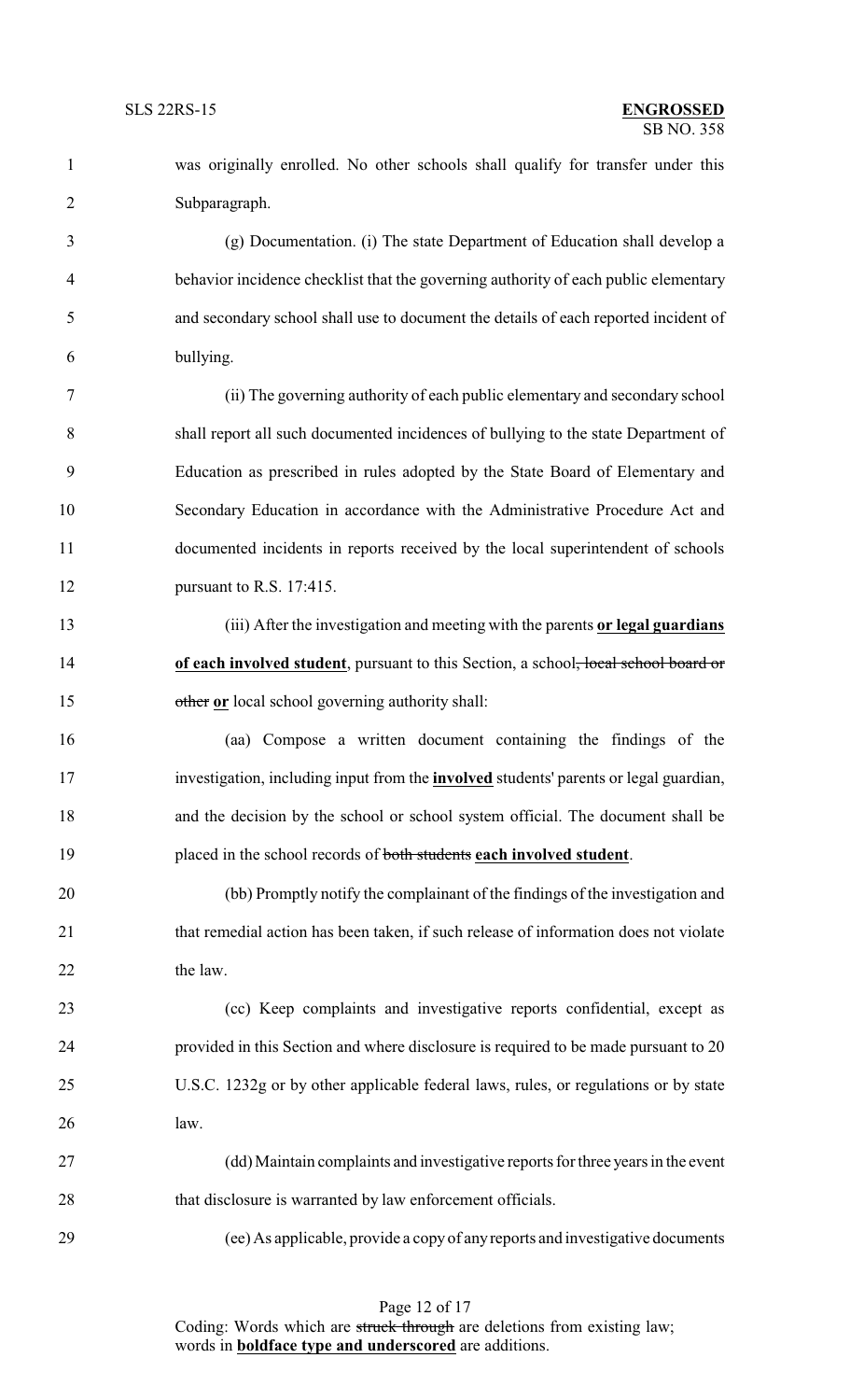| 1              | to the governing authority of the school in order that the governing authority can       |
|----------------|------------------------------------------------------------------------------------------|
| $\overline{2}$ | comply with the provisions of R.S. 17:416.1.                                             |
| 3              | (ff) As applicable, provide a copy of any reports and investigative documents            |
| $\overline{4}$ | to the state Department of Education. Upon receipt, the department shall remove any      |
| 5              | reports related to the investigative documents from notation on the department's         |
| 6              | website, but shall maintain a record of those reports for three years.                   |
| 7              | (gg) As applicable, provide a copy of any reports and investigative                      |
| 8              | documents to the appropriate law enforcement officials.                                  |
| 9              | E. Parental Responsibilities. Nothing herein shall be deemed to interfere with           |
| 10             | the authority and the responsibility that a parent or legal guardian has for the student |
| 11             | at all times, but particularly when the student is not on the school premises, is not    |
| 12             | engaged in a school-sponsored function or school-sponsored activity, and is not          |
| 13             | being transported by school-sponsored means of transportation.                           |
| 14             | F. This Section shall not be interpreted to conflict with or supercede the               |
| 15             | provisions requiring mandatory reporting pursuant to Louisiana Children's Code           |
| 16             | Article 609 and as enforced through R.S. 14:403.                                         |
| 17             | G. Preclusion. (1) This Section shall not be interpreted to prevent a victim of          |
| 18             | bullying, or his parent or legal guardian, from seeking redress under any other          |
| 19             | available law, either civil or criminal.                                                 |
| 20             | (2) Nothing in this Section is intended to infringe upon the right of a school           |
| 21             | employee or student to exercise their right of free speech.                              |
| 22             | H. Construction; equal protection. All students subject to the provisions of             |
| 23             | this Section shall be protected equally and without regard to the subject matter or the  |
| 24             | motivating animus of the bullying.                                                       |
| 25             | I. The State Board of Elementary and Secondary Education shall adopt                     |
| 26             | rules to require all approved nonpublic schools to implement bullying policies           |
| 27             | equivalent to those required of public schools.                                          |
| 28             | J. Failure to act. (1) Any teacher, counselor, bus operator, administrator,              |
| 29             | or other school employee, whether full- or part-time, who witnesses bullying or          |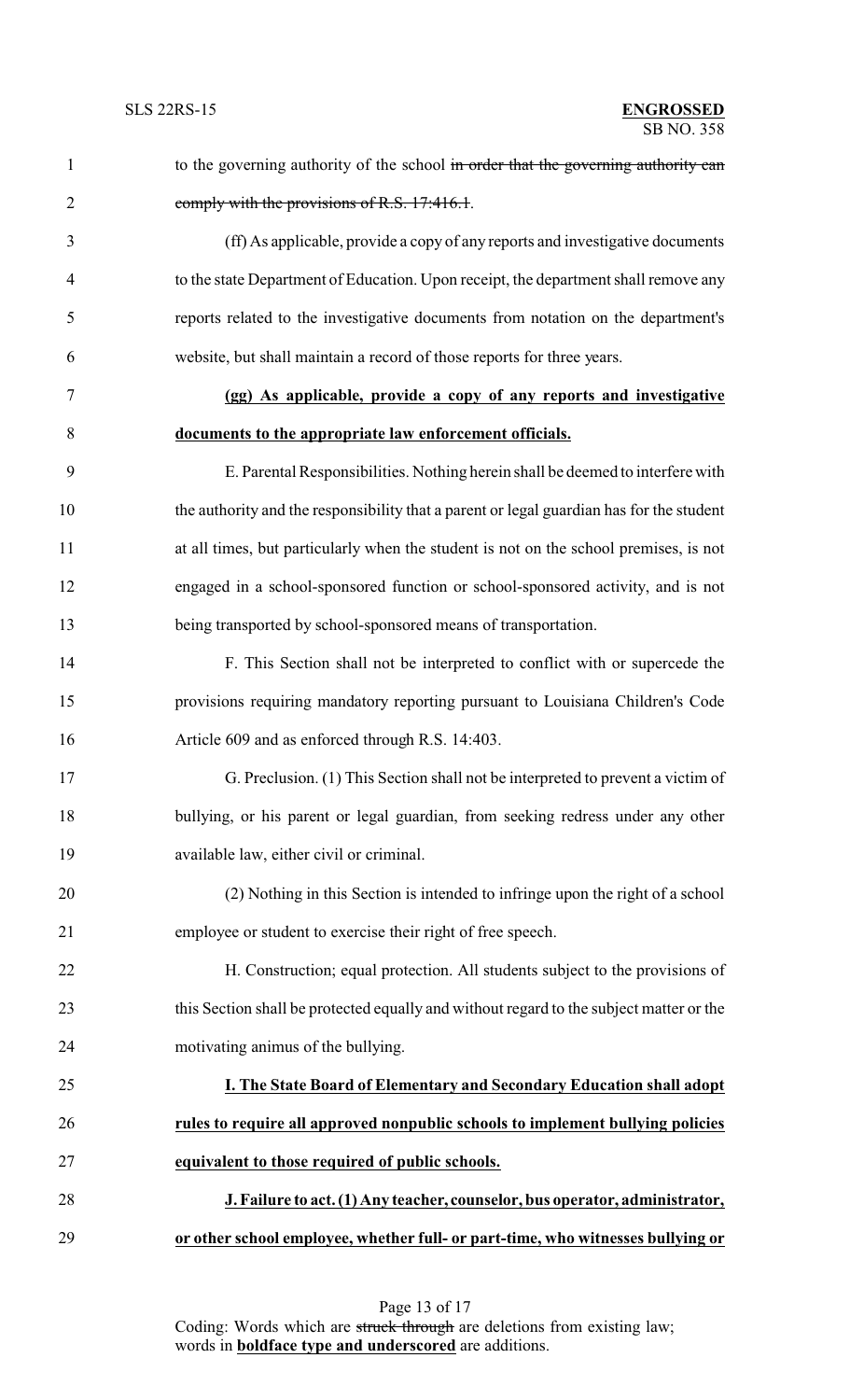| $\mathbf{1}$   | who receives a report of bullying from an alleged victim, and who fails to report   |
|----------------|-------------------------------------------------------------------------------------|
| $\overline{2}$ | the incident to a school official shall be investigated by the state Department of  |
| 3              | Education. Upon finding a reasonable expectation that the individual failed to      |
| 4              | act, the department shall report the incident to the district attorney with         |
| 5              | jurisdiction for the parish in which the school is located. Based on the severity   |
| 6              | of the bullying inflicted on the victim, the district attorney shall charge the     |
| 7              | individual who failed to act with either a misdemeanor or felony offense. Upon      |
| 8              | a conviction, the individual who failed to act shall be fined not less than five    |
| 9              | hundred dollars.                                                                    |
| 10             | (2) Any school administrator or official who fails to notify a parent or            |
| 11             | legal guardian of a report of bullying, timely investigate a report of bullying,    |
| 12             | take prompt and appropriate disciplinary action against a student that was          |
| 13             | determined to have engaged in bullying, or report criminal conduct to the           |
| 14             | appropriate law enforcement official shall be investigated by the state             |
| 15             | Department of Education. Upon finding a reasonable expectation that the             |
| 16             | individual failed to act, the department shall report the incident to the district  |
| 17             | attorney with jurisdiction for the parish in which the school is located. Based on  |
| 18             | the severity of the bullying inflicted on the victim, the district attorney shall   |
| 19             | charge the individual who failed to act with either a misdemeanor or felony         |
| 20             | offense, and upon a conviction, shall be fined not less than five hundred dollars.  |
| 21             | *<br>$\ast$<br>$\ast$                                                               |
| 22             | §416.20. Student conduct standards; awareness and understanding by students;        |
| 23             | required orientation; guidelines                                                    |
| 24             | A. In addition to any other requirements established by law, rule, or               |
| 25             | regulation relative to student discipline and conduct, the governing authority of a |
| 26             | public elementary or secondary school shall require that every student be provided  |
| 27             | an orientation during the first five days of each school year regarding school      |
| 28             | disciplinary rules and provisions of the code of student conduct applicable to such |
| 29             | students, including but not limited to the policy on bullying as provided in R.S.   |

Page 14 of 17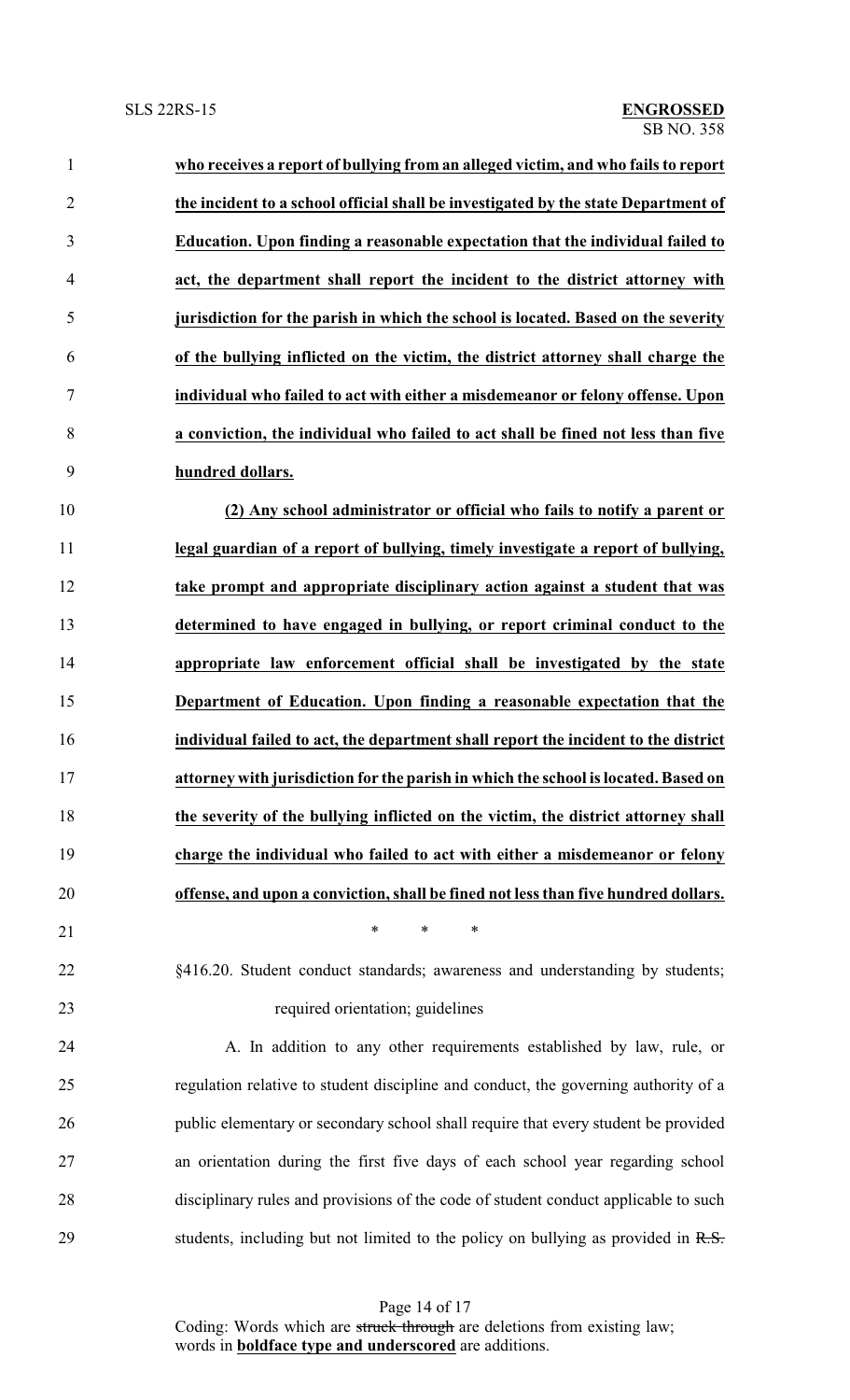| $\mathbf{1}$   | 17:416.13 R.S. 17:416.14. Orientation instruction shall be provided by the school             |
|----------------|-----------------------------------------------------------------------------------------------|
| $\overline{2}$ | principal or his designees and shall include but not be limited to consequences for           |
| 3              | failing to comply with such school disciplinary rules and code requirements,                  |
| $\overline{4}$ | including suspension, expulsion, the possibility of suspension of a student's driver's        |
| 5              | license for one year as provided in R.S. 17:416.1, and the possible criminal                  |
| 6              | consequences of violent acts committed on school property, at a school-sponsored              |
| 7              | function, or in a firearm-free zone. The orientation also shall clearly communicate           |
| $8\,$          | to students the rights afforded teachers pursuant to R.S. 17:416.18 and other                 |
| 9              | applicable law relative to the discipline of students.                                        |
| 10             | $*$ $*$<br>$*$ and $*$<br>$\ast$                                                              |
| 11             | §3996. Charter schools; exemptions; requirements                                              |
| 12             | $\ast$<br>$*$ and $*$<br>$\ast$                                                               |
| 13             | B. Notwithstanding any state law, rule, or regulation to the contrary and                     |
| 14             | except as may be otherwise specifically provided for in an approved charter, a                |
| 15             | charter school established and operated in accordance with the provisions of this             |
| 16             | Chapter and its approved charter and the school's officers and employees shall be             |
| 17             | exempt from all statutory mandates or other statutory requirements that are                   |
| 18             | applicable to public schools and to public school officers and employees except for           |
| 19             | the following laws otherwise applicable to public schools with the same grades:               |
| 20             | $\ast$<br>$\ast$<br>$\ast$                                                                    |
| 21             | $(32)$ Procedures on bullying pursuant to R.S. $17:416.13$ R.S. 17:416.14.                    |
| 22             | $\ast$<br>$\ast$<br>$\ast$                                                                    |
| 23             | Section 2. This Act shall become effective upon signature by the governor or, if not          |
| 24             | signed by the governor, upon expiration of the time for bills to become law without signature |
| 25             | by the governor, as provided by Article III, Section 18 of the Constitution of Louisiana. If  |
| 26             | vetoed by the governor and subsequently approved by the legislature, this Act shall become    |
| 27             | effective on the day following such approval.                                                 |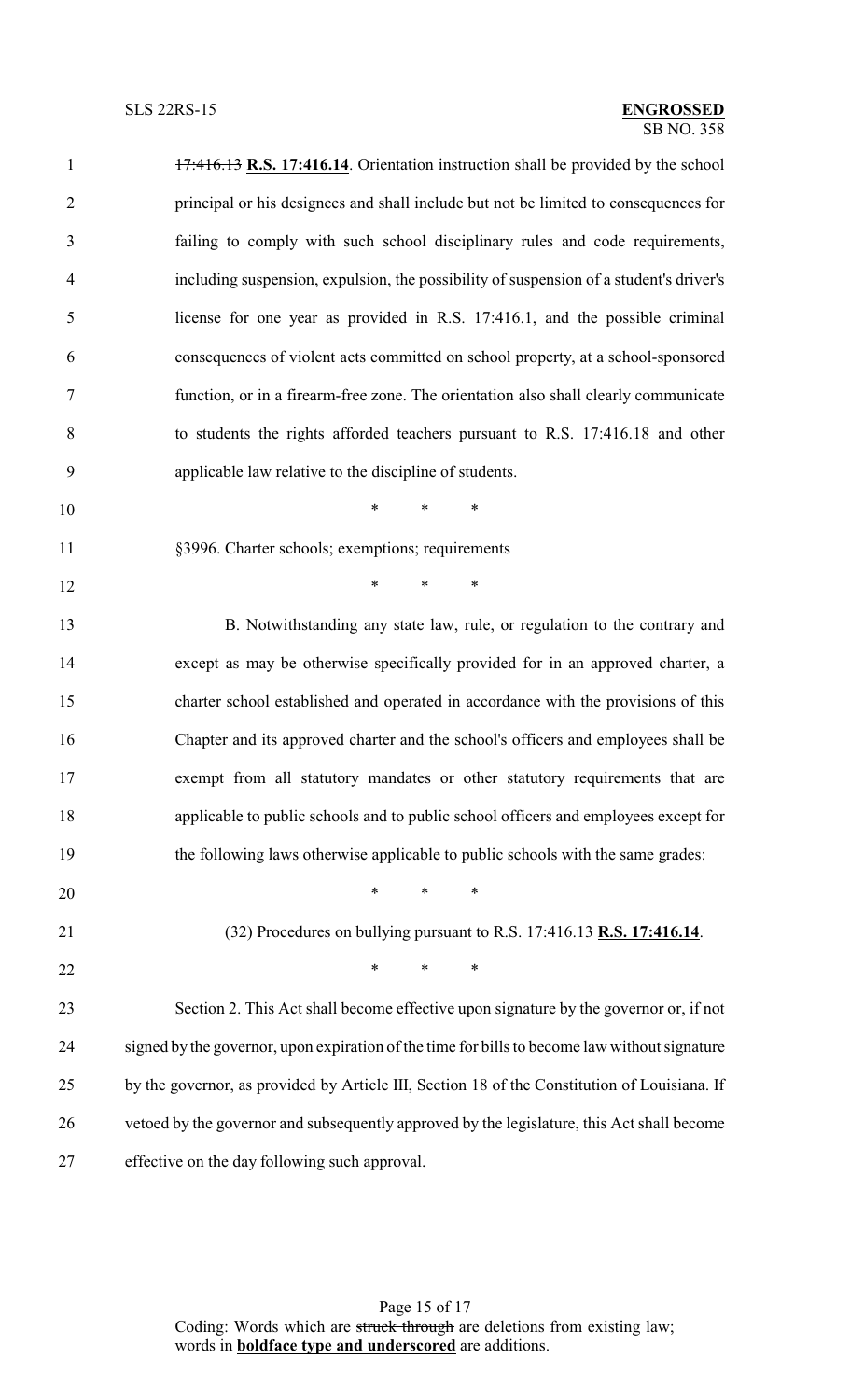The original instrument and the following digest, which constitutes no part of the legislative instrument, were prepared by Cheryl Serrett.

# **DIGEST**

SB 358 Engrossed 2022 Regular Session Jackson

Present law requires the governing authority of each public elementary and secondaryschool to adopt a student code of conduct.

Present law additionally requires each student code of conduct to prohibit bullying.

Present law defines bullying and provides processes for reporting, investigating, and handling reports of bullying.

Proposed law retains present law. Proposed law renumbers and reorganizes the bullying provisions in a new separate section of law.

Proposed law requires all elementary and secondary schools to institute a program to prohibit and prevent bullying. Proposed law further requires the program to:

- (1) Define bullying.
- (2) Ensure each student, parent or legal guardian of a student, school administrator, teacher, school employee, and volunteer is aware of their duties and responsibilities relative to preventing and stopping bullying.
- (3) Provide a process for reporting and investigating alleged incidents of bullying.
- (4) Provide for appropriate discipline of a student found guilty of bullying.
- (5) Provide for appropriate remedies for a student found to have been bullied.
- (6) Provide for a process to investigate and report persons for failure to act.

Present law provides that a parent or legal guardian of an alleged victim who has had four or more separate instances of bullying reported which have not been investigated may exercise an option to have the student attend another school. Proposed law retains present law but removes the provision regarding the reports not being investigated by the school officials.

Proposed law requires BESE to adopt rules to require all approved nonpublic schools to implement policies to prohibit bullying.

Proposed law requires BESE to investigate any report of any teacher, counselor, bus operator, administrator, or other school employee, whether full- or part-time, who witnesses bullying or receives a firsthand report of bullying from a student and who fails to report such incident to the appropriate school administrator. Further provides failure to report is a crime and that the district attorney shall determine whether to prosecute the crime as a misdemeanor or a felony based on the severity of bullying experienced by the victim, and provides that anyone found guilty of a crime of failure to report, upon conviction, shall be fined not less than five hundred dollars.

Proposed law requires BESE to investigate any report of a school administrator or official who has failed to notify a parent or legal guardian of a report of bullying, timely investigate a report of bullying, take prompt and appropriate disciplinary action against a student that was determined to have engaged in bullying, or report criminal conduct to the appropriate law enforcement official. Further provides failure to report is a crime and that the district

Page 16 of 17